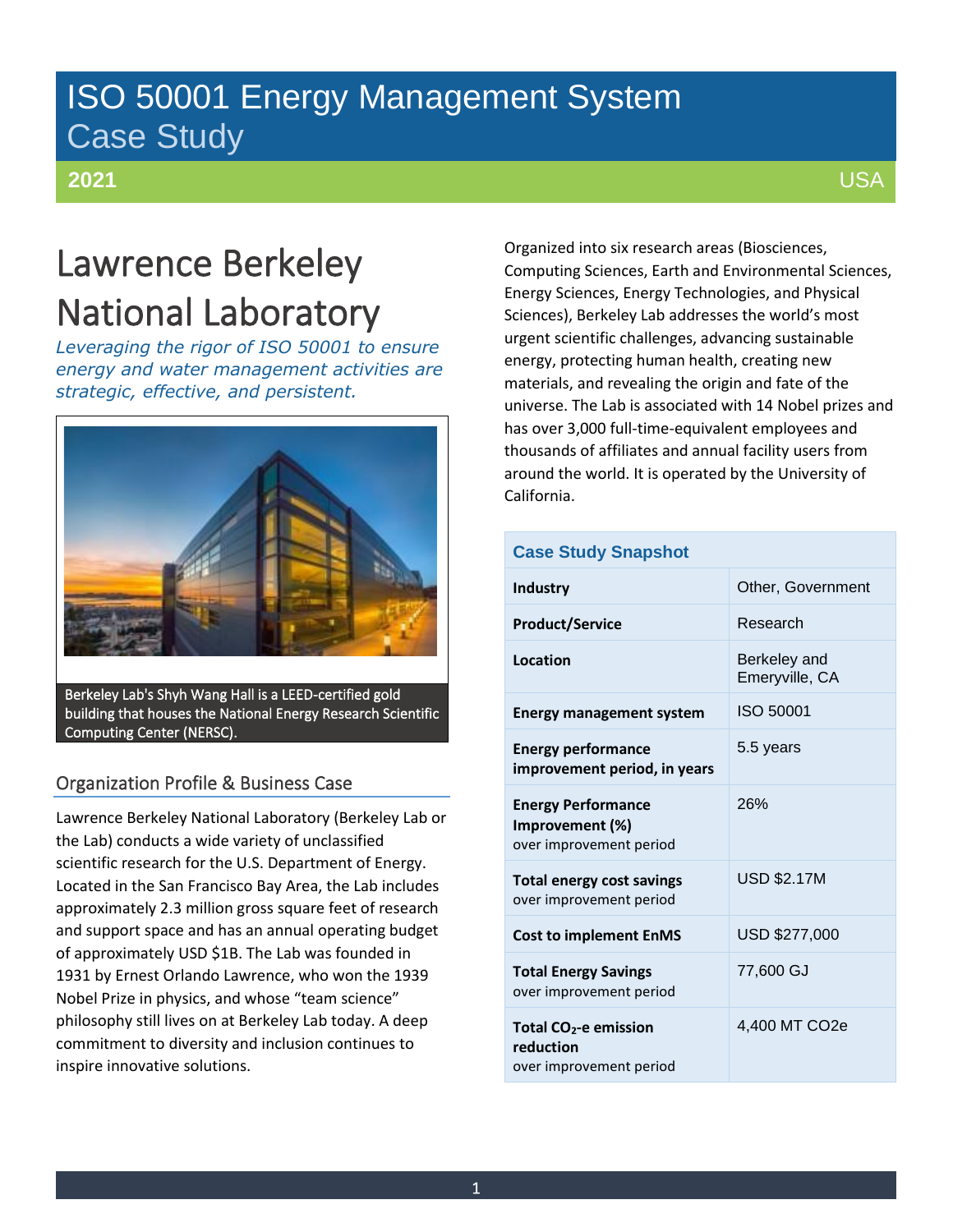#### **The Case for ISO 50001**

Berkeley Lab has a wide range of aggressive [sustainability goals](https://docs.google.com/spreadsheets/d/1oQw9BWOYrSySH-NQ4LJiy2Xryd5_3CFwnFVC4pKzEPw/edit#gid=1376301969) set by the U.S. government, California state government, and the University of California. These include targets to

- improve energy intensity by 2% year over year,
- keep the overhead cooling energy consumption of its high-performance computing facility (NERSC) below 10% of the consumption used by the computers, and
- reduce water consumption intensity 36% by 2025 from a 2007 baseline.

The Lab's broad mission also drives a commitment to sustainability, stewardship, and leading by example. While pursuing ISO 50001 was voluntary, managing energy and water performance fits squarely with the Lab's business strategy. For this reason, the Lab has implemented the ISO 50001 for both energy and water performance improvement.

Saving money on utility bills supports the Lab's stewardship of taxpayer dollars. For the highperformance computing facility (NERSC), the Lab's significant energy (and water) use, it also contributes to NERSC's status as one of most efficient highperformance computing centers in the world. And through implementing 50001, the Lab has affirmed that when buildings operate efficiently, they also run more effectively and comfortably -- supporting the people, equipment, and scientific mission of the organization

#### Business Benefits

As of 1 April 2021, weather-corrected energy performance intensity at Berkeley Lab has improved 28% and weather-corrected total energy consumption has decreased by 22% from a fiscal year 2015 baseline. The Lab also tracks modified intensity and consumption metrics that exclude process consumption (loads that are switched on and off according to an operating schedule, such as high-performance computing and particle accelerators). The metrics that exclude process

loads represent the change in energy intensity and consumption across the general building stock included within the management system scope. For the same performance period with process loads excluded, the weather-corrected energy performance intensity at Berkeley Lab has improved 26% and weather-corrected total energy consumption has decreased by 19% from a fiscal year 2015 baseline. The metrics excluding process loads are presented in the snapshot and used for the calculation of cost savings.

Direct costs for the implementation and maintenance of the ISO 50001 management system included in-house labor of an ISO 50001 Core Team, an approximately 24 month consulting engagement with Georgia Institute of Technology, and third-party certification. The tenperson Core Team met monthly with the consultant to review elements of the standard and convened for four intensive, two-day training and work sessions to develop processes inspired by the ISO standard. In the interim, the team worked in subgroups to tackle individual parts of standard, such as documentation, internal audit, and operational planning and control. Following certification, the Core team continues to meet quarterly to maintain and improve the management system. Costs over the 5.5-year performance improvement period totaled USD \$277,000. Energy savings over that same period totaled USD \$2.17M (7.8 times the cost).

Energy savings have been driven primarily through building operational improvements which are enhancing building services and occupant comfort while reducing reactive work orders. These improvements directly support the research mission of the Lab. In the area of water performance improvement, as of 1 October 2020, water use intensity has decreased 2.5% from a fiscal year 2015 baseline. Over the 5.5-year performance period, the Lab has discovered and fixed issues resulting in an annualized water savings of 19.9M gallons and USD \$252,000.

Overall, the ISO 50001 management system has allowed the Lab to develop a portfolio of maintained energy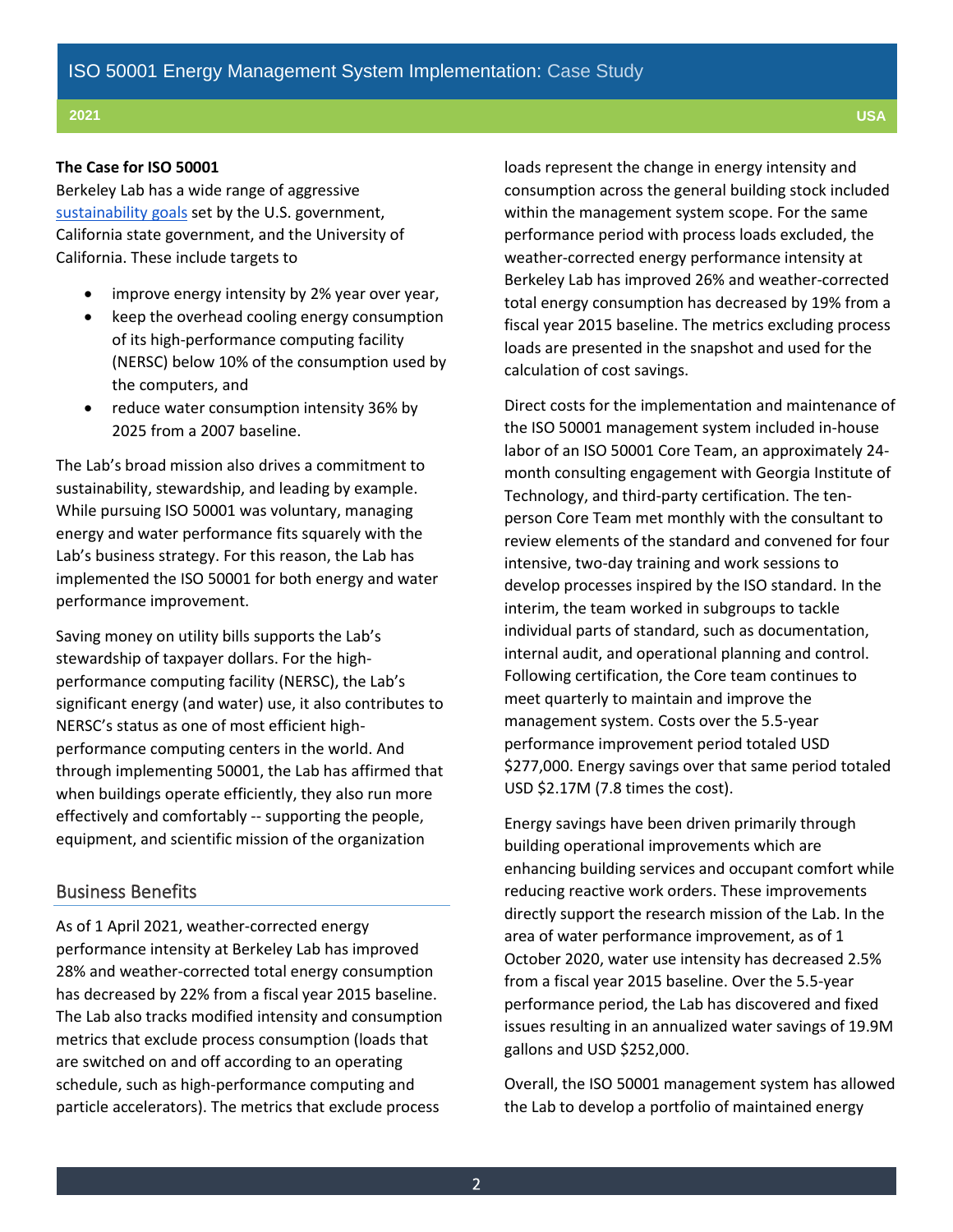savings totaling 13.0 million kWh/year (across electricity and natural gas) and saving over USD \$950K in utility costs per year.



### Plan

Berkeley Lab's implementation aims to 1) maintain transparency and a spirit of cooperation, 2) keep the implementation scope broad and consistent with the Lab's greenhouse gas inventory, 3) maintain alignment with the Lab's existing ISO 14001 program, and 4) develop procedures that meet the standard while also benefiting the organization. The team has found creative ways to adapt ISO 50001, with its origins in manufacturing, to work well for a large research laboratory.

#### **Planning**

Several strategies were crucial for a successful planning phase:

- **Setting a reasonable implementation timeframe** of 24 months allowed for requirements to become integrated into business operations.
- **Fostering a cross-functional team** with members from across the organization contributed to innovation, surfacing potential risks and issues, and creative problem-solving.
- **Leveraging existing tools, systems, and strategies** avoided reinventing the wheel and helped with integration.
- **Developing and maintaining an overarching program manual** delivered consistency and provided a crucial guide for the team. The manual links to the essential documents, procedures, data, and tools for the team's dayto-day work, and is continually referenced, updated, and improved.
- **Planning ahead for full implementation,** including determining long-term roles, responsibilities, and activities, allowed a seamless transition from planning to implementation and helped establish a sustained program.

*"Implementing ISO 50001 has significantly improved our documentation of data processing steps and weather normalization. A new analyst in our group was able to quickly get up-to-speed with all our energy and water management approaches just by reading our systems manual."*

—- Deirdre Carter, Energy Manager

#### **Top Management Support**

The Lab's sustainability team had built a track record of demonstrating results and communicating them. Prior to implementation, top management already provided strong vocal and financial support of the sustainability program. Top management also valued the rigor of an international standard like ISO 50001. To further strengthen support, the team worked to ensure that the program provided business value, and was innovative, transparent, and integrated with operations.

#### **Energy and Water Data, Use, and Consumption**

The Lab's management system and action planning is strongly informed by data collection and analysis. Every month, the Lab processes a large amount of billing and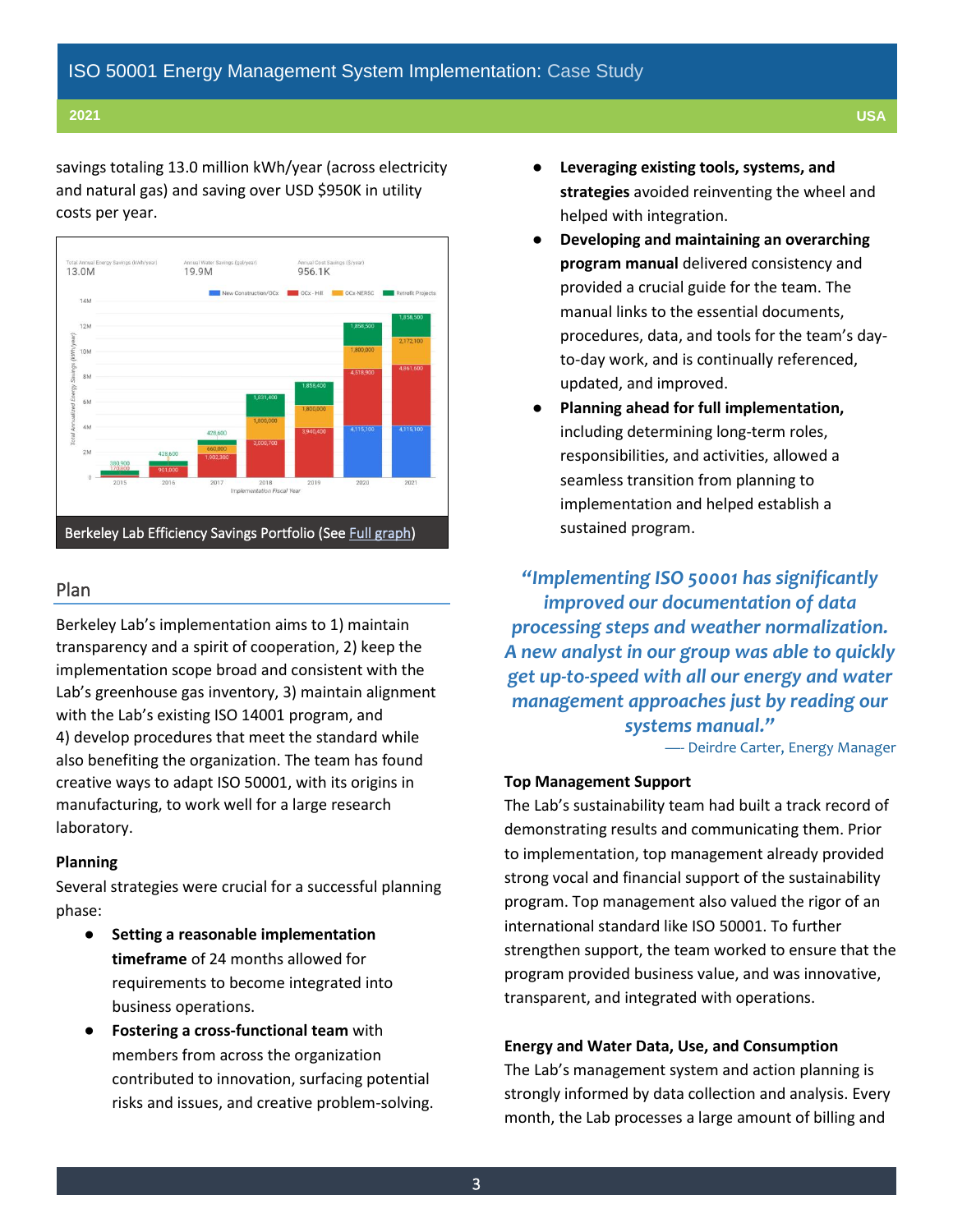interval data that is automatically loaded into a powerful data analytics platform (called Skyspark) and a series of custom reports (developed in off-the-shelf online reporting tools Tableau and Google Data Studio). Categorizing and assessing the Lab's energy and water sources and uses helped identify the biggest improvement opportunities, such as cooling towers. And the streamlined analysis of consumption data within an ever-improving set of online reports allows the Lab to focus on the tasks of identifying and prioritizing savings opportunities. In addition, the team has evaluated and progressively improved submeter function, testing, and interval data quality as well as enhanced sensor calibration efforts.

The Lab ISO 50001 scope includes all buildings under its operational control, with particular attention paid to key facilities that account for most of its energy and water consumption. The facilities operate an extensive range of highly sophisticated laboratory and research equipment, such as particle accelerators and nanoscale instruments. The Lab's high performing computer center, NERSC, was determined to be both the significant energy and significant water use, and is projected to grow appreciably with the planned expansion of its computing capacity. As a result, the team put special focus on expanding energy and water saving activities at NERSC, strengthened existing collaboration efforts, and added one of its staff to the team.

#### **Supporting Berkeley Lab Mission & Targets**

Prioritizing value to both the Lab and the team was a strategy to ensure the 50001 program would persist. The team found creative ways to implement the ISO 50001 standard that went beyond "checking the box" and created value by supporting day-to-day work. Establishing a goal to be "strategic, effective, and persistent," with an emphasis on maintaining savings, provided a touchstone to maintain alignment with the Lab's mission. Energy and Water Performance Indicators are explicitly linked to the Lab's sustainability targets, which helps ensure alignment between the ISO 50001 management system and the Lab's strategic objectives.



A multidisciplinary team works to improve building operations and efficiency at Berkeley Lab.

#### **Reviewing, Analyzing, and Prioritizing**

The team developed several complementary processes to examine and continually improve its management system and progress toward targets. These include:

- Monthly reviews of energy and water data;
- Monthly work sprints where improvement opportunities are identified, evaluated, selected, and allocated resources;
- Quarterly team meetings to review the system and energy/water performance and identify needed actions;
- Annual internal audits; and
- Management reviews that are conducted jointly with the ISO 14001 program and cover the breadth of the Lab's sustainability targets.

Issues and improvement opportunities are encouraged from anyone at any time and are logged into a tracking system. Opportunities are prioritized based on an evaluation of feasibility, effort, and cost-effectiveness.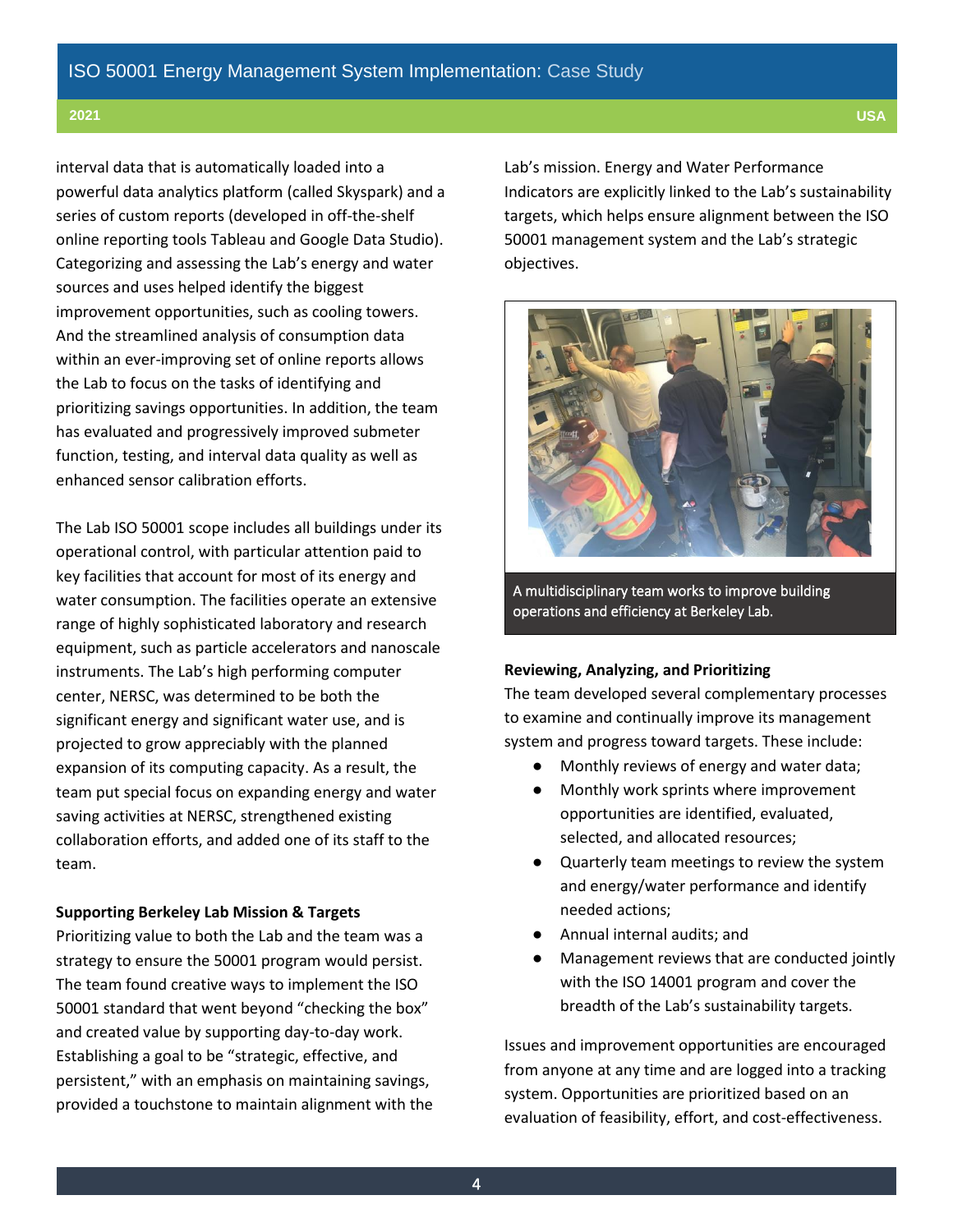#### Do, Check, Act

#### **Implementation**

A unique and diverse core team planned and implemented ISO 50001 at Berkeley Lab. The team was led by the Lab's sustainability group, and also included researchers and staff from Energy Technologies; Environment, Health, & Safety; Lab Operations; and the National Energy Research Scientific Computing Center (NERSC). This "team science" approach afforded diverse ideas and expertise, and helped expand visibility and support for the ISO 50001 program across the organization.

The Lab hired a consultant to "coach" the core team through the implementation process, which helped the team fully understand the vocabulary of the standard, and to transform the requirements into processes that created value within the Lab's working environment. The team followed a learn-by-doing approach, which allowed a phased implementation to happen concurrently with the planning stage. With this method, the team could focus efforts on enacting discrete sections of the standard without getting overwhelmed, which facilitated course-corrections and ensured integration of ISO 50001 into business operations. These interim results were communicated with top management, whose growing support and enthusiasm provided motivation for the team.

Once implementation was complete, the team underwent a rigorous "readiness review," essentially a dry run of a full compliance audit. The team then had time to correct findings and fine-tune the program in preparation for the actual certification audit.

#### **Activities and Performance**

A key activity driving energy performance is an ongoing commissioning (OCx) process (see [ocx.lbl.gov\)](http://ocx.lbl.gov/) applied to both the general building stock and the highperformance computing facility (NERSC, the Lab's significant energy use). Through repeated monthly work cycles since late 2017, this team has been identifying, prioritizing, selecting, and fixing building deficiencies, and then verifying and maintaining those savings going

forward. In the Lab's high performance computing center (NERSC), ongoing commissioning work reduced the non-compute, overhead energy of the data center (mostly cooling) by 37 percent. Overall, ISO 50001 targets - derived from the federal government, state of California, and University of California - have been achieved. However, continual improvement is needed to continue to deliver and maintain savings.

#### **Tools, Resources, and Data Analysis**

The Skyspark analytics platform is a key tool used to identify savings opportunities, perform analyses, and track performance. Also important to the management of the Lab's ISO 50001 system is a comprehensive systems manual and an ecosystem of related (Google) documents and online reporting. Consistent funding from the Lab's management has been critical to the development of tools and expertise over the performance period.



Visualization of energy consumption in Skyspark over one year (x-axis) through the 24 hours in a day (y-axis) with tracking of heating degree days helps identify waste (red areas to the left) and helps to maintain savings over time.

Reported energy savings use metered data normalized using weather regression, which is performed using linear regression with heating or cooling degree days normalized to 2012-2020 weather (collected by an onsite, calibrated weather station). Regressions, calculated